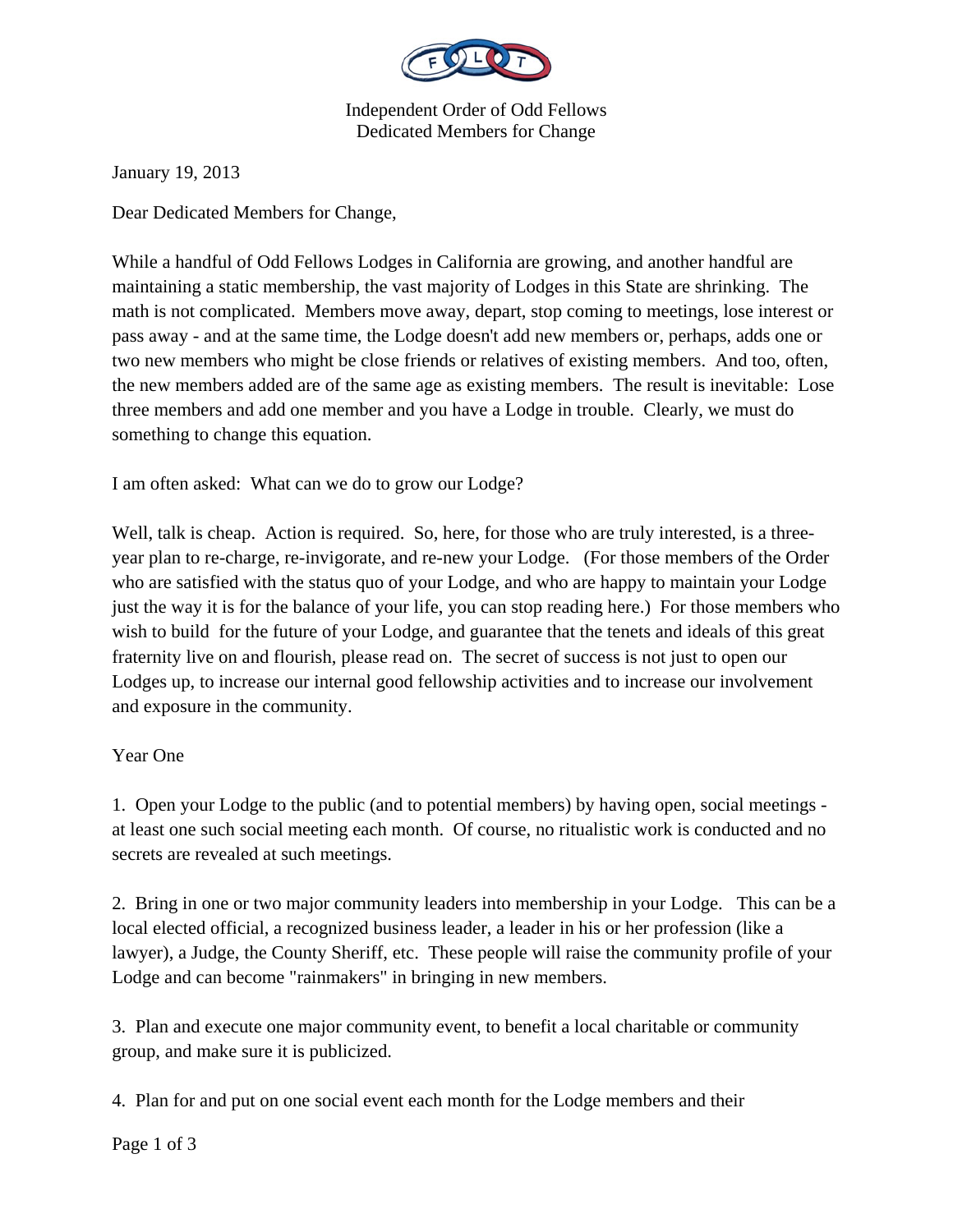

## Independent Order of Odd Fellows Dedicated Members for Change

guests. This can include themed potlucks (for example, Italian potluck), "Bunko" Night at the Lodge, Trivia Night, a talk and demonstration on beer brewing, etc.

5. Target husbands and wives, both, to consider membership in your Lodge.

Year Two

1. Hold a "retreat" of your active members and lay out five goals for the year. These five goals should always include a goal identifying the number of Lodge applicants you intend to bring in during the year. Resolve at this retreat NOT to be negative. Positively listen to all ideas that are proposed and put on the table, and then decide which you will implement.

2. Continue each of the Year One activities into Year Two.

3. Develop a "signature event" that your Lodge will organize and put on for the community which will become an annual event. For example: An "OddtoberFest", a wine tasting event at the Lodge, Pasta Feed, etc.

4. Organize a committee structure for the Lodge. These committees can include: A Good Fellowship Committee, a Community Support Committee, a Music Committee, a Photography Committee, etc. Give each committee an assignment and let them do their work.

5. Target young potential members for your Lodge - from 30 to 40 years of age.

Year Three

1. Continue each of the Year One and Year Two activities into Year Three.

2. Find out what member's are interested in doing, and do it. If members wish to take a wine country trip, figure out a way to do it. If members want to put on a Bingo night for the community, find ways to do it. If members wish to go on a hike, let them organize to do it. Etc.

3. Contact, personally, each of your "inactive" members and let them know about Lodge activities - see if you can bring them back into active membership in your Lodge.

4. Connect with your members. Ideally, have all members connected through e-mail so that everyone can be kept posted and informed. For those who don't have e-mail, set up a phone tree.